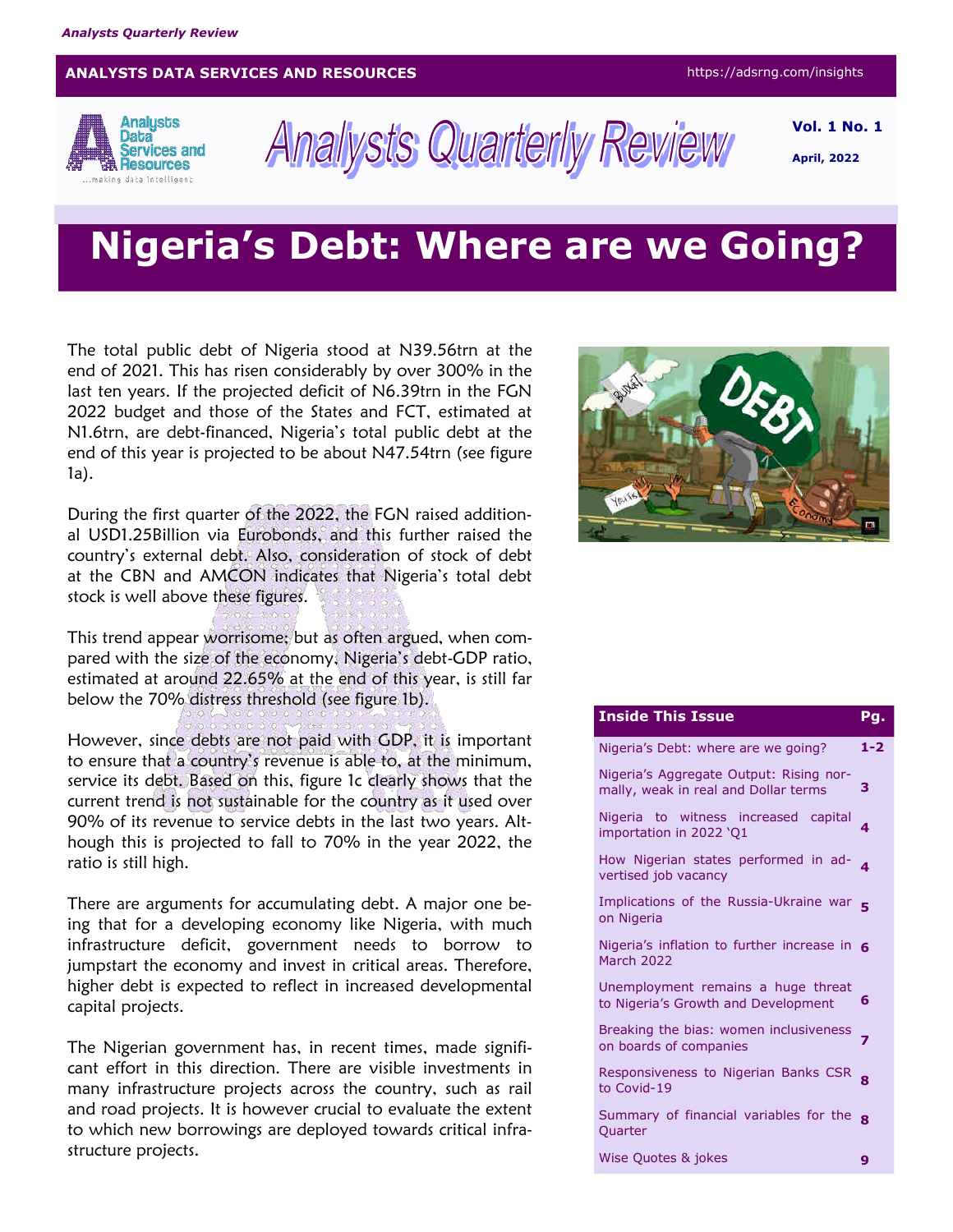Specifically, the volume of new debt incurred should be comparable to the level of capital projects in the country, to guarantee that debts are not incurred for mere recurrent expenditure items. Figure 1d shows that the ratio of capital expenditure to budget deficit fell precipitously in 2016 to 7.88% and has fluctuated widely since then. At the end of 2021, it is estimated that 46.5% of FGN new borrowing were spent on capital project and the forecast is that this will rise to around 50% in 2022.

Not all capital expenditure is spent on infrastructure and/or on productive projects. Thus, while Nigeria needs to increase the trend shown in figure 1d, the share of capital expenditure spent of key infrastructure also needs to increase.

So, where are we going? If history is anything to go by, Nigeria's debt will keep mounting. Given the current uncertain global environment, wide adoption of technology and environment-friendly processes as well as domestic economic challenges including low productivity and constrained government revenue, Nigeria needs to avoid falling into a debt crisis.

The pertinent issue with debt is beyond the figure itself, but the impact felt on the economy. For an economy that is challenged on many fronts, mounting debt levels may add to Nigeria's problem; thereby requiring urgent actions.

Fortunately, there are existing plans to reduce unproductive government expenditure, implement innovative ways of financing infrastructure and free government budget for other key social services. These plans need to be duly implemented, monitored and evaluated by the government.

A glance at any government document, be it yearly budgets, development plans, sector strategies, regulatory frameworks, among others, shows detailed policies to tackle many of the country's problems, debt inclusive. However, the country is in need of judicious implementation, albeit in a manner that is effective, yet inclusive.

## **Figure 1a: Trend of Public Debt (Nbn)**



Source: DMO, ADSR Research

**Figure 1b: Debt—GDP Ratio (%)**



**Figure 1c: Debt Service—Revenue Ratio (%)**



Source: DMO, BoF, NBS, ADSR Research

**Figure 1d: Capital Expenditure— Deficit Ratio (%)** 90.26  $74.38$ 66.62 50.76 46.50 45:37 39.33 37.88 2012 2013 2014 2015 2016 2017 2018 2019 2020 2021E 2022F

Source: DMO, BoF, NBS, ADSR Research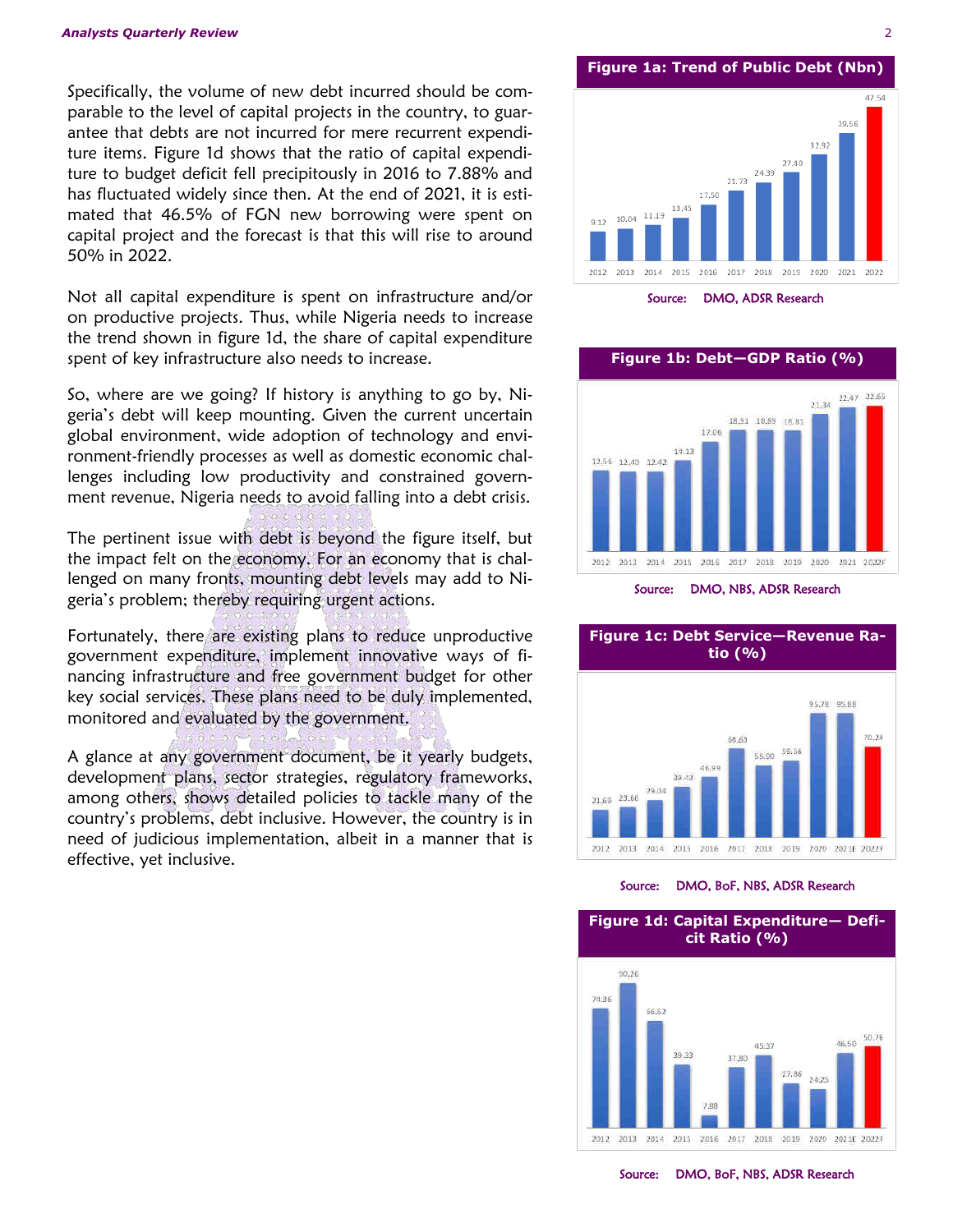## Nigeria's Aggregate Output: Rising Nominally, Weak in Real and Dollar Terms

Nigeria's GDP recorded a growth of 3.98% in the 4th quarter of 2021, ending the year with a 3.4% growth against a contraction of -1.92% recorded in 2020. Figure 2a shows that Nigerian GDP has been growing in nominal terms (current basic prices) for every year in the last ten years, ranging from 13.87% growth in 2012 to 13.92% in 2021. Cumulatively, nominal growth has been 107.08%, indicating the country's size has more than doubled, on the average, during this period.

But large GDP size, specifically at N173.53trn (current basic price) and N176.08trn (current market price) will not say much about the growth of any economy and the welfare of its citizens; particularly in a high inflation environment like Nigeria. The country's real GDP (at 2010 constant basic price) grew from N59.93trn in 2012 to N72.39trn) in 2021. Figure 2b shows that the real growth of the economy ranged between 4.21% in 2012 and 3.40% in 2021. During the ten-year period, growth was negative in 2016 (-1.58%) and 2020 (-1.92%). Adding up the growth figures during this period gives a cumulative value of 23.60%.

When the country's GDP is expressed in dollar term, figure 2c shows that the cumulative nominal growth reduces from 107.08% shown in figure 2a to 10.69%. It is also shown that movement in the country's GDP fluctuates widely with exchange rate, such that gains in one period may be eroded in another period, due to a relatively weak currency, given the import-dependence nature of the country and low capacity to export.

Nigeria's large GDP value has not been successfully translated to improved export value; as only a sector, oil, accounting for less than 10% of the GDP contributes over 90% of the country's export value. This has made Nigeria susceptible to fluctuations in the price and production of oil with their attendant impacts on the country's external reserves and exchange rate.

Further, the IMF projects a growth of 2.7% for the country in 2022, while the year's budget assumption and the National Development Plan (2021-2025) have a growth projection of 4.2% for 2022. We estimated a growth of around 2.2% for 2022'Q1 when the nation's statistical authority releases the GDP for the 1st quarter. This will underscore the current weak growth trajectory of the economy, especially as the crisis between Russian and Ukraine affects global growth and the country still struggles with the challenges of domestic supply of refined petroleum products

In the medium to long-term, the country needs to be successful at implementing policies that raise productivity and link its production base with export sector as well as government revenue. This will be necessary for it to grow in a sustainable manner and improve the lives of the citizens.



Source: NBS, ADSR Research







Source: NBS, ADSR Research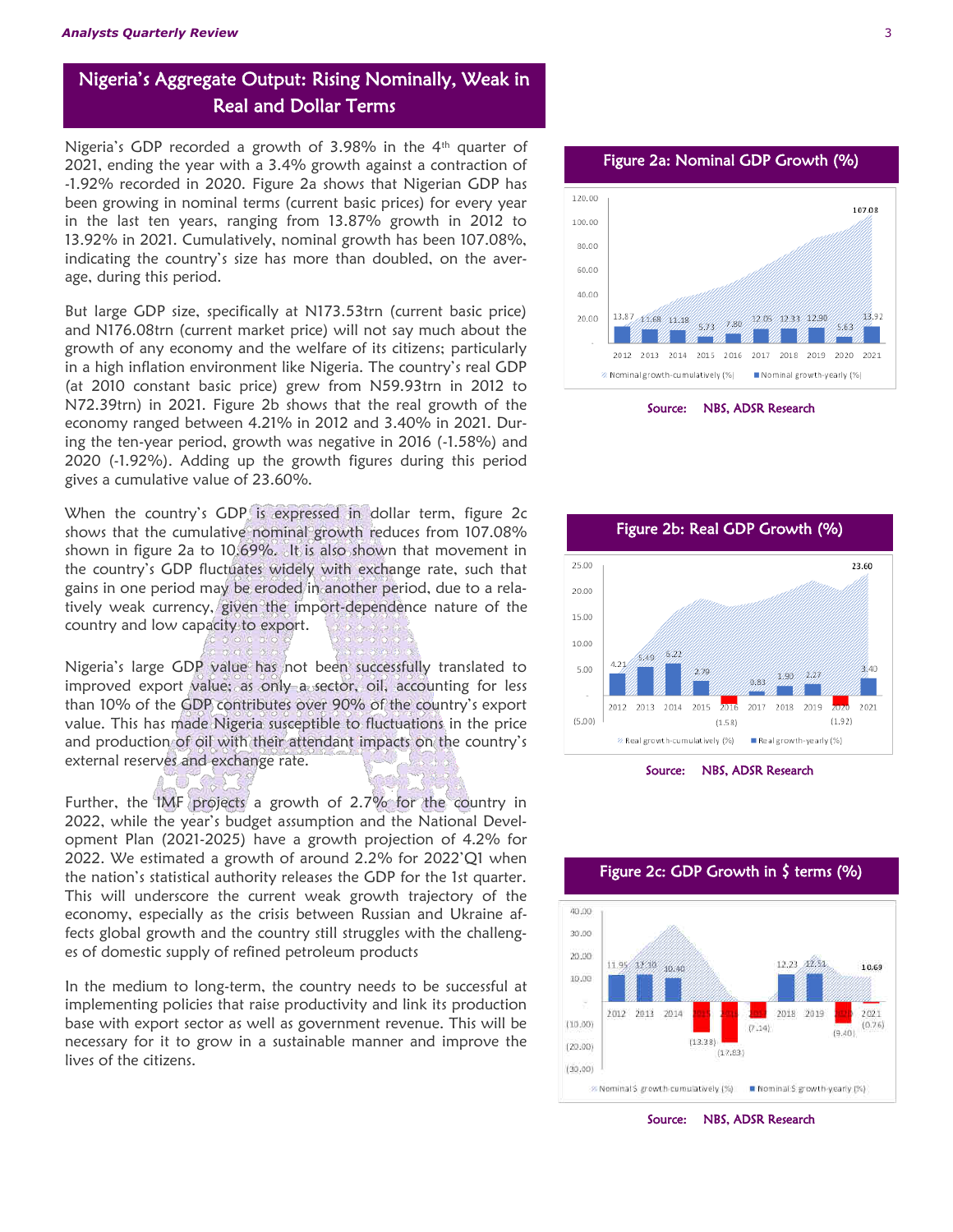#### Nigeria to Witness Increased Capital Importation in 2022'Q1

Data released by the NBS show that the capital inflow into the country by the end of the previous year stood at  $$6.7$  billion which is about 33% lower than the total amount of inflow realized in 2020. Inflow of direct and portfolio investment into the country stood at \$0.69 billion (10%) and \$3.39 billion (51%) respectively. Inflows in the form of other investments, comprising largely loans, also recorded \$2.62 billion (39%). The data also shows that most of the capital imported into the nation was from Mauritius, United States of America, Republic of South Africa and the United Kingdom with Lagos State attracting average of 80% of the total capital being imported into the nation last year.

Further, foreign direct investment in 2021 is almost half of 2020's value while portfolio investment fell short of 2020 inflow by almost \$2 billion. Over 90% of portfolio inflows are into bonds and money market instruments, leaving little as equity investment. Therefore, about 85% of capital imported into the country in 2021 was investment in debt-related instruments as against direct and portfolio equity investments.

With the recent domestic and global development, we estimate that capital importation into the country will be about \$2.52bn when NBS releases the figure for 2022'Q1. This slight increase will continue to be driven majorly by portfolio investment into the country and loans. In the medium to long term, it is critical for the country to create an enabling environment that attracts and retain more long-term and patient capital.

## How Nigerian States Performed in Advertised Job Vacancy

The number and composition of declared job vacancies can be used to gauge the level of economic activities and outlook. According to data from the Anastat Database, a total of 21,972 jobs advertised online were captured in 2021, representing 112.13% increase over the online advertised jobs captured in 2020. Of this, Lagos state accounted for 62% of the jobs advertised while Abuja (FCT) accounted for approximately 11%. Hence, Lagos and FCT accounted for about 73% of the job vacancies advertised online in the previous year.

The chart below presents the relative ranking of Nigerian States by the percent of jobs advertised in the 2021. It can be observed, on one hand, that following Lagos and FCT, Rivers, Ogun, Borno, Oyo, and Edo accounted for 3.06%, 2.93%, 2.84%, 2.75% and 2.26% of vacancies advertised online in 2021. The case of Borno State stood out as most of the advertised jobs are humanitarian and developmentalrelated and they are specific on location in the advertisement. On the other side, Gombe (0.05%), Jigawa (0.09%), Sokoto (0.10%), Ebonyi (0.13%), and Kebbi (0.14%%) had the lowest number of job vacancies advertised on various online media throughout 2021. States in Nigeria need to create enabling environment that create and attract job to their localities

#### Capital importation into Nigeria

|       |                | FDI(S)<br>million) | FPI(S)<br>million) | Other<br>Invest-<br>ments (\$<br>million) | Total (\$<br>million) |
|-------|----------------|--------------------|--------------------|-------------------------------------------|-----------------------|
| 2020  | Q1             | 214.25             | 4,309.47           | 1,330.65                                  | 5,854.37              |
|       | Q <sub>2</sub> | 148.59             | 385.32             | 761.03                                    | 1,294.94              |
|       | Q <sub>3</sub> | 414.79             | 407.25             | 639.44                                    | 1,461.48              |
|       | O <sub>4</sub> | 250.04             | 35.15              | 760.13                                    | 1,045.32              |
|       | <b>Total</b>   | 1,027.67           | 5.137.19           | 3.491.25                                  | 9.656.11              |
| 2021  | O <sub>1</sub> | 154.76             | 974.14             | 776.99                                    | 1.905.89              |
|       | Q <sub>2</sub> | 77.97              | 551.37             | 246.27                                    | 875.61                |
|       | Q <sub>3</sub> | 107.81             | 1,217.21           | 406.35                                    | 1.731.37              |
|       | O <sub>4</sub> | 358.23             | 642.87             | 1.186.53                                  | 2,187.63              |
|       | <b>Total</b>   | 698.77             | 3.385.59           | 2,616.14                                  | 6,700.50              |
| 2022E | O1E            | 509.33             | 1154.42            | 852.03                                    | 2,515.78              |

Source: NBS, ADSR Estimate

With the recent domestic and global development, we estimate that capital importation into the country will be about \$2.52bn when NBS releases the figure for 2022'Q1.

#### Online Job Vacancy by State (%)

| Lagos       |                                       | 62.32 |
|-------------|---------------------------------------|-------|
| <b>FCT</b>  | 11.36                                 |       |
| Rivers      | 3.06                                  |       |
| Ogun        | 2.93                                  |       |
| Borno       | 2.84                                  |       |
| Ovo         | 2.75                                  |       |
| Edo         | 2.26                                  |       |
| Delta       | 0.97                                  |       |
| Imo         | 0.89                                  |       |
| Anambra     | 0.81                                  |       |
| Kaduna      | 0.76<br><b><i><u>Property</u></i></b> |       |
| Akwa Ibom   | 0.71<br><b>Contract Contract</b>      |       |
| Enugu       | 0.68<br><b>Contract Contract</b>      |       |
| Adamawa     | 0.65<br>_                             |       |
| Osun        | <b>Contract</b><br>0.64               |       |
| Ekiti       | ▄<br>0.61                             |       |
| Abia        | 0.56<br>$\sim$                        |       |
| Niger       | 0.54<br><b>Contract</b>               |       |
| Kano        | 0.51<br>$\sim$                        |       |
| Yobe        | O.41<br>-                             |       |
| Ondo        | 0.37<br>$\overline{\phantom{a}}$      |       |
| Benue       | 0.37<br><b>College</b>                |       |
| Kogi        | 0.35                                  |       |
| Nassarawa   | 0.32<br>ш                             |       |
| Kwara       | ш<br>O.32                             |       |
| Zamfara     | ш<br>0.27                             |       |
| Katsina     | н<br>O.24                             |       |
| Cross River | 0.21<br>ш                             |       |
| Bauchi      | ш<br>O.2O                             |       |
| Taraba      | 0.20<br>ш                             |       |
| Bayelsa     | 0.20<br>ш                             |       |
| Plateau     | ×.<br>0.18                            |       |
| Kebbi       | ×<br>0.14                             |       |
| Ebonyi      | н<br>0.13                             |       |
| Sokoto      | 'n.<br>0.10                           |       |
| Jigawa      | O.09<br>'n                            |       |
| Gombe       | O.05                                  |       |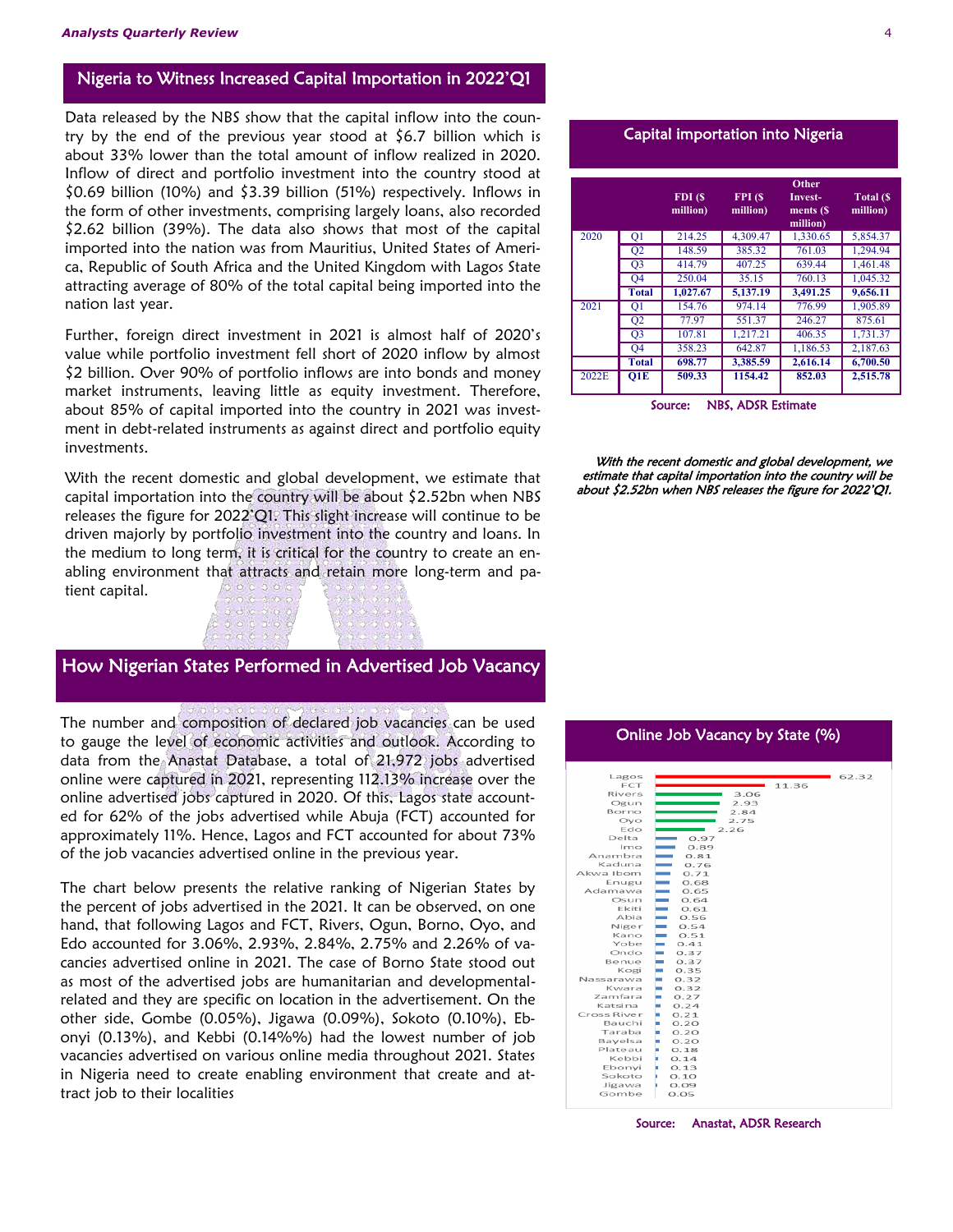## Implications of the Russia-Ukraine War on Nigeria

The ongoing war between Russia and Ukraine, lingering into the sixth week, has continued to raise so much concern for the global economy as trade suffers setbacks and has since resulted into rising prices of commodities in the global market. This is because the waring countries account for a significant portion of the global exports of major commodities including oil and wheat.

Russia is known to be one of the major actors in the global economy, a significant supplier of fossil fuels, the largest exporter of oil to the European Union and the second largest exporter of oil in the world. Similarly, Ukraine wheat production has been halted and other exports of the country greatly affected since they cannot process them for shipment.

Economic sanctions and restrictions on the exports of Russia, which happens to be an influential nation in the world economy, combined with the inability of Ukraine to export its produce have impacted the global prices of commodities. Wheat reached an all-time high and price of Brent crude oil has been trading for above \$100/barrel for the first time since 2014.

Recent developments in the trade sector of the Nigerian economy have proved that the country is also not immune from the effect of the ongoing war despite the distance between the country and the black sea region.

The surge in crude oil price is expected to be a fortune for the Nigerian economy as oil takes a large proportion of the country's export. Unfortunately, the economy cannot produce as much oil to reap the full benefit of the increase in oil price and it is also heavily dependent on imported fuel. Figure shows that, on the average, the oil sector accounted for close to 90% of Nigerian exports in the last five years and 23% of the country's import. This implies the economy is at the risk of importing further inflationary pressures into the economy as she lacks functional refineries to produce more so as to gain from the development.

As an importer of refined petroleum products, the country is experiencing fuel shortage and subsequently, a surge in the price of Diesel which is not subsidized. This has, in turn, become a major challenge for the Nigerian economy as producers lament an increase in operating cost, leading to a shift of the burden of the increased cost of production to the consumers in form of higher prices as well as significant reduction in producers' profit. This development came at a time when the country experienced shortage of fuel after some quantities of adulterated fuel were found and subsequently withdrawn from the economy.

Moving on, the economy is also experiencing rising consumer and producer good prices as the country majorly imports raw materials for production and the on-going war has affected this negatively. Table shows top 5 items that Nigeria imports from Russia in 2020 and it is expected that the price and supply of these items will continue to be affected as well as those of items that can serve as their substitutes and complements.



Source: CBN, ADSR Research

Economic sanctions and restrictions on the exports of Russia, which happens to be an influential nation in the world economy, combined with the inability of Ukraine to export its produce have impacted the global prices of commodities.

#### Top 5 Items Imported from Russia in 2020

| Rank           | ltems                                 | Value            |
|----------------|---------------------------------------|------------------|
|                |                                       | $(5 \text{ mn})$ |
|                | Cereals                               | 403.65           |
| $\overline{2}$ | Mineral fuels, oils, distillation     | 315.37           |
|                | products                              |                  |
| 3              | Fish, crustaceans, molluscs, aquatics | 221.86           |
|                | invertebrates                         |                  |
|                | Iron and Steel                        | 112.46           |
| 5              | Fertilizers                           | 87.90            |

#### Source: Trading Economics, ADSR Research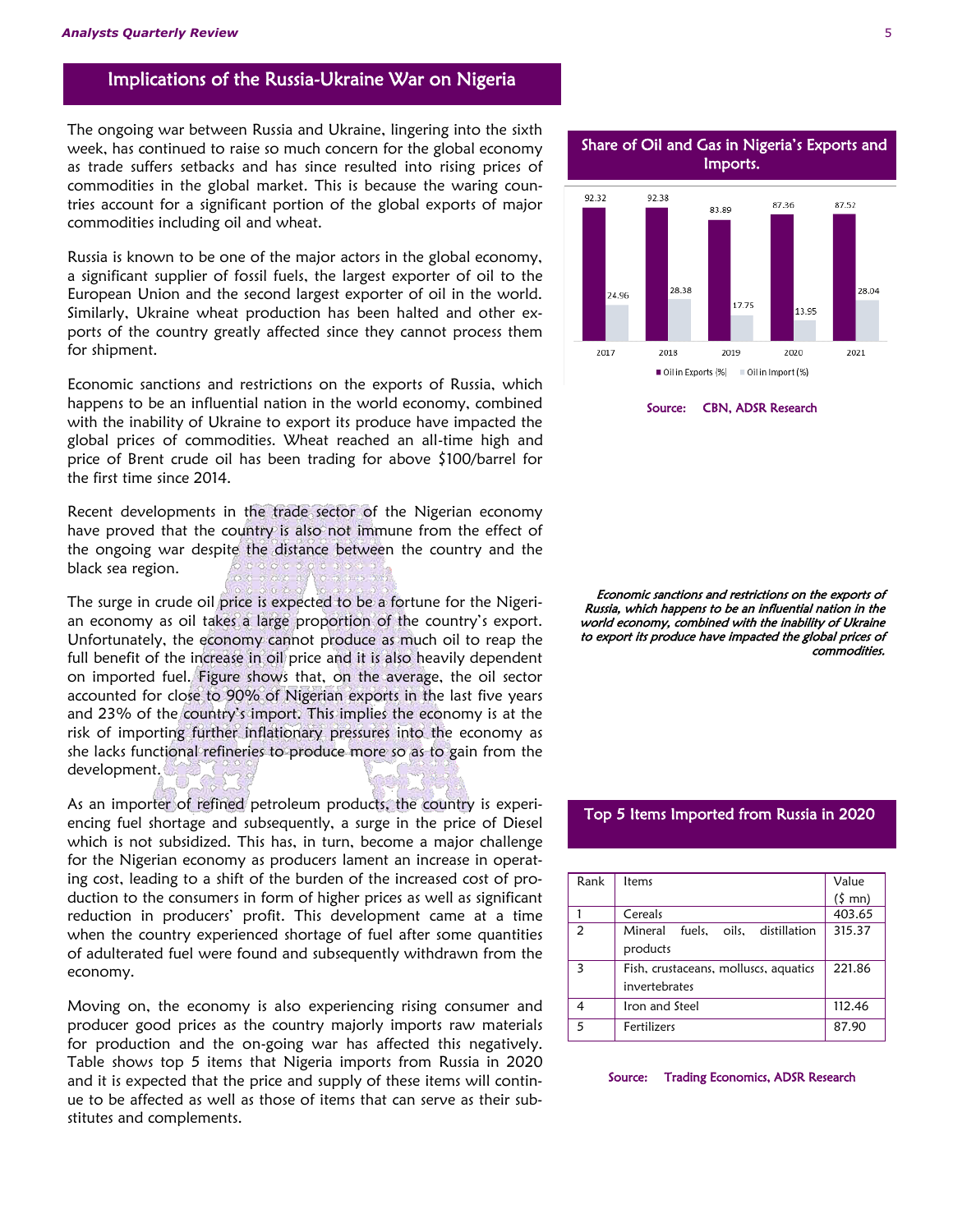## Nigeria's Inflation to Further Increase in March 2022

When the NBS releases the inflation figure for March, 2022, it is expected that the Headline figure will rise from 15.70% recorded in February to 16.15% by the end of the first quarter due to the recent developments in the global and domestic economy. The high inflation rate will still be maintained given the weak macroeconomic environment, variance between official and parallel market exchange rates, increase fuel prices and shortage in supply of raw materials, especially imported items.

 Rising inflation has been a year-long menace for the Nigerian economy. The first quarter of the year 2022 has witnessed rising food prices with February's inflation rate standing at 15.7% and food inflation at 17.11% with bread and cereals, food product, potatoes, yam, and other tubers, oils, and fat and fruit contributing more to the price increase.

Contributing to rising prices in the economy is also the on-going war in the black sea region as it has affected global supply chain and for a country that is import-dependent, the economy may suffer high imported inflationary pressures.

## Unemployment remains a huge threat to Nigeria's Growth and Development

From the data available at the end of 2020'Q4, Nigeria's unemployment rate stood at 33.3% and underemployment at 22.8%, implying 56.1% of Nigeria's labour force has been involved in no or few jobs. More specifically, unemployment is highest among Nigerians with A level qualifications (50.7%), young (45.26%) as well as first-degree and higher diploma holders (40.1%).

Unemployment rate has risen drastically from 6.41% in 2014 to 33.3%; at this rate of increase, we forecast that at the end of 2022, Nigeria's unemployment rate will be in the range of 39.51%.

In the current National Development Plan (2021-2025), Nigeria plans to reduce the unemployment rate to 22.78% by the end of 2025 through various policies and interventions. But given the current uncertain global and weak domestic economic environments, it will require a lot more conscious efforts to address this problem; especially as much attention is now being directed towards the election year and activities.

No doubt, if Nigeria must grow, it needs to find innovative and efficient ways to utilize its resources. A high unemployment rate implies unutilised human resources. It also suggests that other physical and financial resources are underutilized as the country is operating below its potential with few bearing the burden of many. People are at the centre of economic development, but when many are jobless, it is difficult to claim to have performed well on most measures of development.

Nigeria Inflation Rates from January 2021



The high inflation rate will still be maintained given the weak macroeconomic environment, variance between official and parallel market exchange rates, increase fuel prices and shortage in supply of raw materials, especially imported items.



Source: NBS, ADSR Research

Unemployment rate has risen drastically from 6.41% in 2014 to 33.3%; at this rate of increase, we forecastethat at the end of 2022, Nigeria's unemployment rate will be in the range of 39.51%.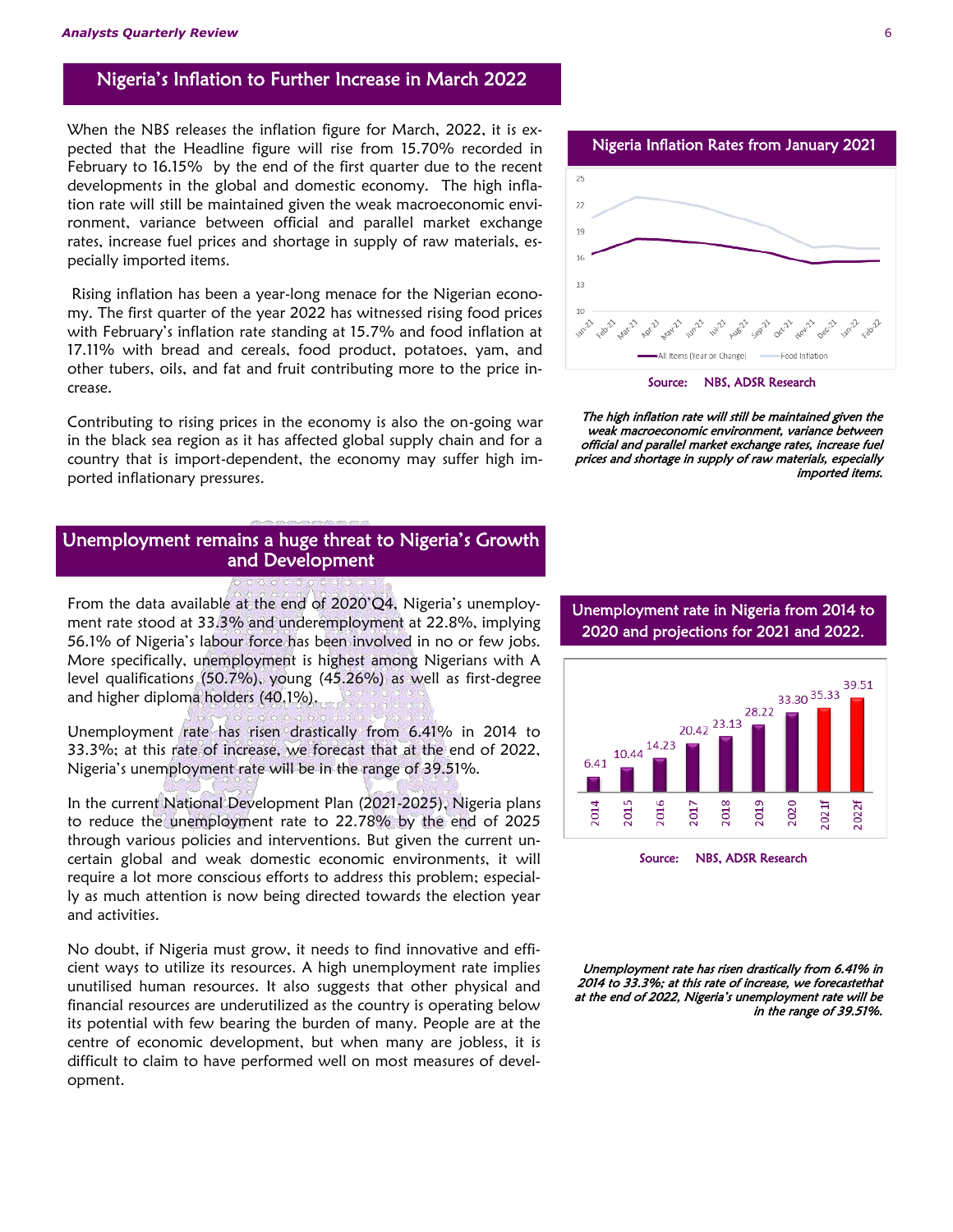## Breaking the Bias: Women Inclusiveness on Boards of **Companies**

Having an effective board of directors is crucial to any organization. Quality of board members has a strong impact on how an organization runs, makes decisions, and ultimately, on its success. Therefore, bringing in a variety of perspectives, backgrounds, and experiences can be pivotal to an organization's success. A good method of promoting these diversity opinions is through a gender diverse board.

The benefits accrued from gender mixed boards are enormous and have been proved true by various research carried out across the globe; ranging from increased performance, productivity, revenue and fewer instances of fraud.

But women, from various statistics, occupy a very small percentage of boards across the globe. The percentage of women on boards across the United States is between 11 and 12 percent and has barely increased in the last decade. This is clearly shown in the 15% of Fortune 500 board members being women. Deloitte Global latest Women in the boardroom report reveals that only 6.7% of board chairs are women and even fewer CEOs (5%) are women. A global average of 19.7% of board seats are held by women. This numbers are far below the population of women in the work force of various countries. While a slight increase in global female board representation occurred in 2021, progress at the chair and CEO levels is still limited.

Looking at the Nigerian trend, women participation as Board Chair and CEOs has been on an upward trend. However, a lot still needs to be done on gender diversity and inclusiveness as only 8.51% and 11.35% of Board chair and CEOs were women respectively at the end of 2021.

In line with the theme for the recently celebrated International Women's Day, "Gender equality today for a sustainable tomorrow", policies advocating for women leadership and inclusiveness should be propagated and revisited in order to raise the figures we have currently.



Female Chair and CEO of Companies



Source: Anastat, ADSR Research

Looking at the trend in the Nigerian perspective, we can say that women participation and inclusion on the boards of corporate bodies, both as Board Chair and Organisation CEOs, has been on an upward trend in Nigeria .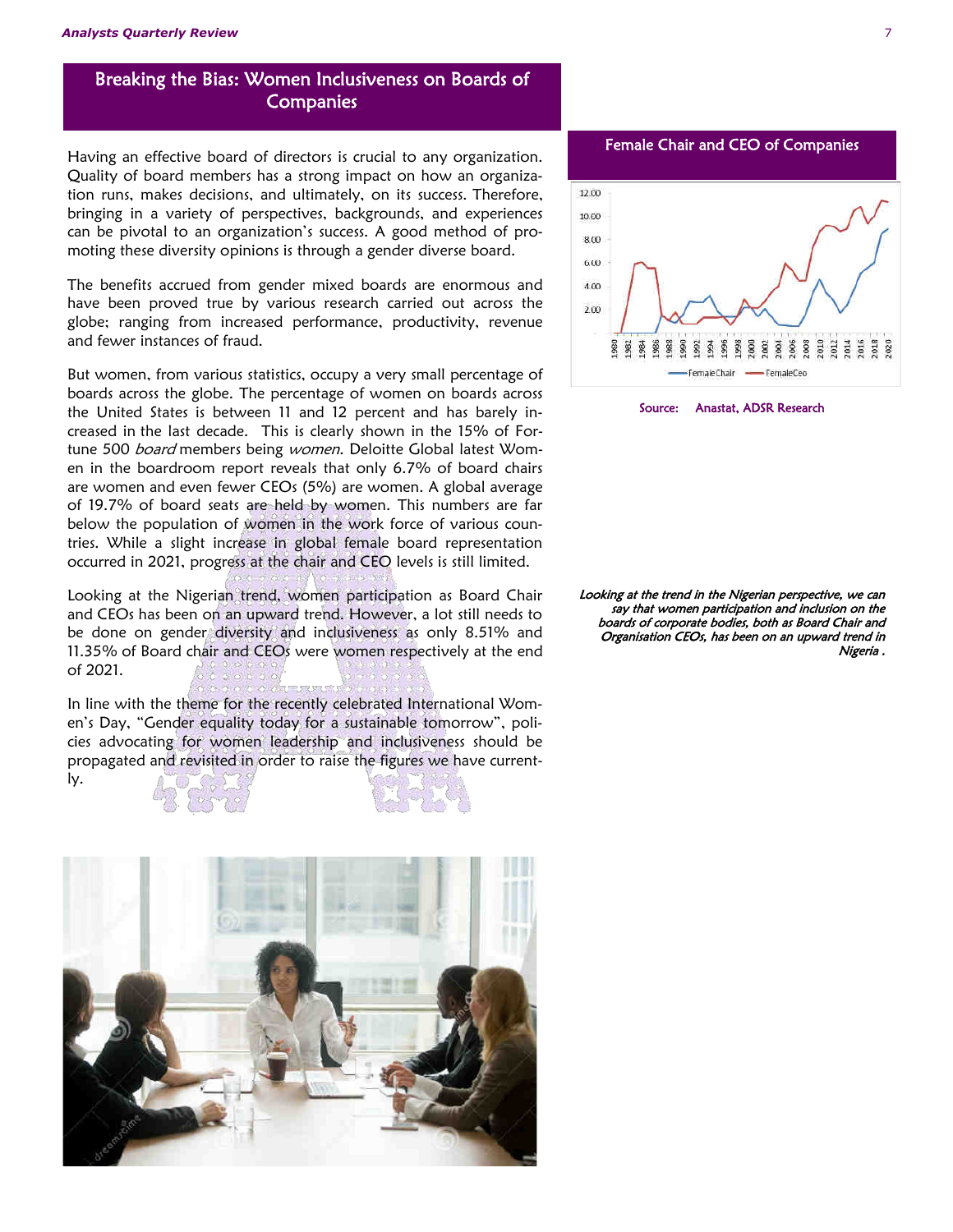## Responsiveness of Nigerian Banks' CSR to COVID-19

The first case of COVID-19 pandemic was discovered on the 27<sup>th</sup> of February, 2020 in Lagos state. The outbreak of the virus in the country pushed many organisations to contribute more to health and humanitarian outreaches which forms part of their corporate social responsibility. Background analysis of 12 commercial banks from our database, shows that on the average, CSR increased by over 200% between 2019 and 2020 with Union bank, Access Bank and UBA increasing their CSR by over 500% relative to the total CSR for 2019.

Further analysis shows that a total of N16.4billion was spent as CSR in 2020 representing an increase of 190% over the value of N5.6billion spent as CSR by these 12 banks in 2019. The chart below shows the relative amount spent on CSR by these 12 banks and it can be observed that Zenith Bank and UBA did so much in terms of CSR in 2020. While Zenith bank did more than other banks in 2019, the data further revealed that UBA took the lead in 2020.

## Summary of Financial Variables for the Quarter

- The table below shows the financial variables for the quarter. The exchange rate differential between the parallel and the I&E window remained above N150/\$ throughout the quarter.
- Inflation rate increased from 15.65% in January to 15.7% in February while it is projected that the inflation rate by the end of the quarter will be about 16.4% due to the recent development in the global and domestic economy.
- The interest rate was retained at 11.5% by the MPC at its last meeting on 22<sup>nd</sup> of March.
- Commodities prices have also been affected by recent global development, especially the crisis in the black sea region.
- The Y-o-Y change shows that all variables, except inflation rate and MPR (which has remained the same since it was adjusted from 12.5% to 11.5% in September, 2020), gained relative to the average of the corresponding quarter in the previous year.

Banks' CSR in 2019 and 2020.



Source: Anastat, ADSR Estimate

… a total of N16.4billion was spent as CSR in 2020 representing an increase of 190% over the value of N5.6billion spent as CSR by these 12 banks in 2019.

| Summary of financial variables           |           |           |            |                 |                    |  |
|------------------------------------------|-----------|-----------|------------|-----------------|--------------------|--|
|                                          | Jan       | Feb       | Mar        | Quarter Average | Y-o-Y $\Delta$ (%) |  |
| Parallel market rate $(N/\xi)$           | 568.00    | 580.00    | 587.00     | 578.33          | 19.82              |  |
| & E Window (N/\$)                        | 415.53    | 416.17    | 416.17     | 415.96          | 3.33               |  |
| Inflation (%)                            | 15.60     | 15.70     | 16.15      | 15.82           | $-1.51$            |  |
| Money Supply (N'billion)                 | 44,581.24 | 44,745.85 | 44,911.07e | 44,746.05       | 15.47              |  |
| Interest rate - MPR (%)                  | 11.50     | 11.50     | 11.50      | 11.50           | 0.00               |  |
| Interbank Call Rate (%)                  | 14.31     | 9.30      | 4.53       | 9.38            | 0.74               |  |
| NGX-All Share Index                      | 46.624.67 | 47.394.53 | 46,965.48  | 46,994.89       | 16.27              |  |
| AFEX Commodity Index                     | 505.59    | 481.02    | 487.43     | 491.35          | 27.58              |  |
| FMDQ Bond Index                          | 584.76    | 606.45    | 618.76     | 603.32          | 5.38               |  |
| External Reserve (\$'million)            | 39,546.76 | 39.863.41 | 40.039.16  | 39,816.44       | 13.72              |  |
| Cocoa (\$/MT)                            | 2,540.20  | 2,686.95  | 2,591.35   | 2,606.17        | 4.02               |  |
| Wheat(cent/bushel)                       | 772.26    | 811.17    | 1,107.75   | 897.06          | 38.21              |  |
| Cotton (cent/bushel)                     | 119.32    | 122.23    | 125.30     | 122.28          | 44.65              |  |
| Gold $(\frac{2}{3})$ toz)                | 1.816.62  | 1,860.20  | 1.951.63   | 1.876.15        | 4.28               |  |
| $Brent(\xi/barrel)$                      | 85.57     | 94.10     | 112.46     | 97.38           | 59.37              |  |
| Petrol (N/litre)                         | 166.40    | 170.42    | 200.50e    | 179.11          | 6.82               |  |
| <b>Anastat, ADSR Research</b><br>Source: |           |           |            |                 |                    |  |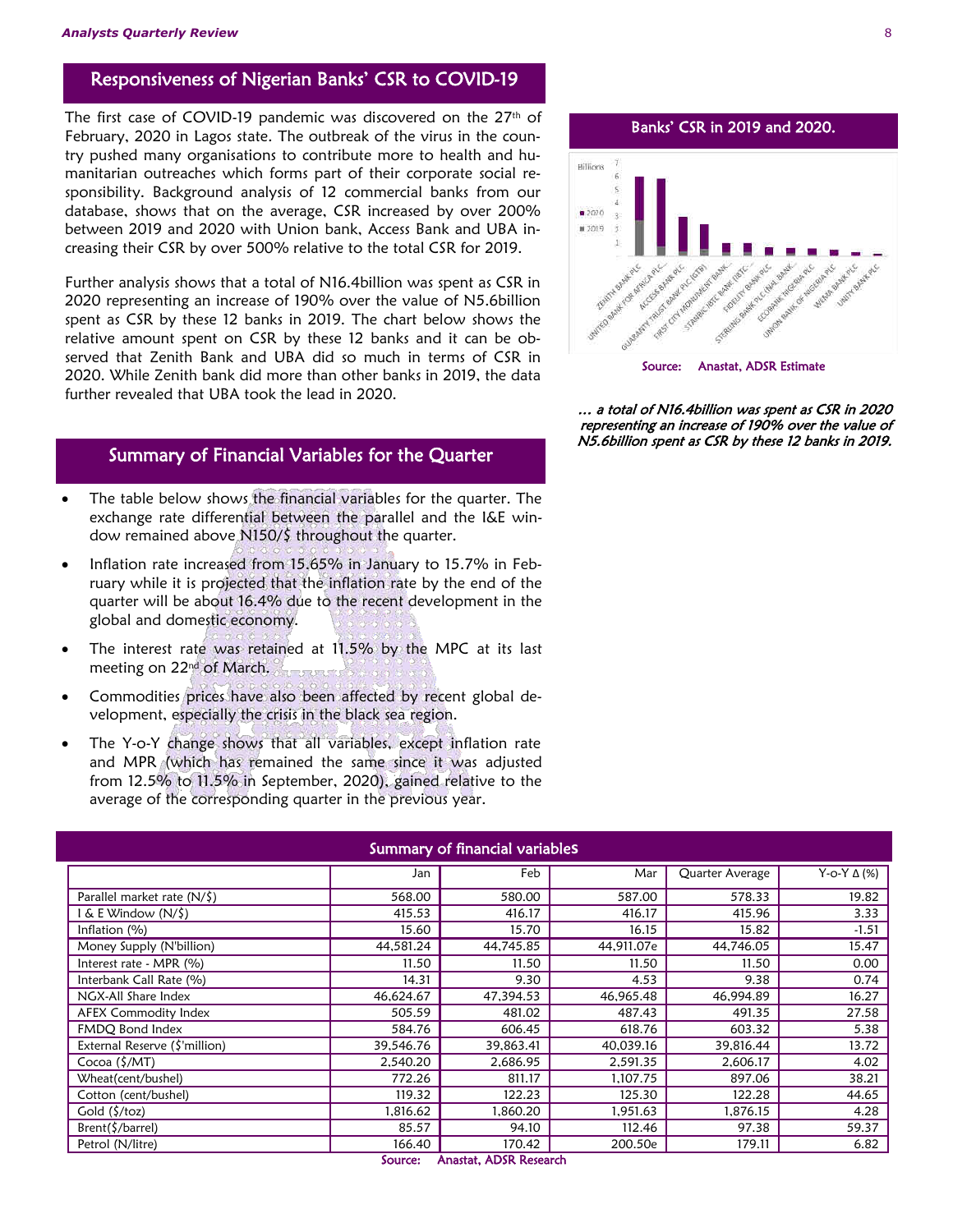#### **Analysts Quarterly Review**

## Wise Quotes

"By three methods we may learn wisdom: First, by reflection, which is noblest; Second, by imitation, which is easiest; and third by experience, which is the bitterest."

## **Confucius**

"You do not write your life with words...You write it with actions. What you think is not important. It is only important what you do."

#### Patrick Ness

"Half of seeming clever is keeping your mouth shut at the right times."

### Patrick Rothfuss

"Many of life's failures are people who do not realise how closed they were to success when they gave up"

## Thomas A. Edison

"The secret of success is learning how to use pain and pleasure instead of having pain and pleasure use you. If you do that, you are in control of your life. If you don't, life controls you"

## Tony Robbins

Jokes

Son: Dad, what is an alcoholic? Dad: son, you see those 4 cars? An alcoholic would see 8 Son: But Dad there are only two

Dad: …………………………….

Interviewer: How long did work during your last job?

Man: 30 years.

Interviewer: What's your age?

Man: 20 years

Interviewer: You are 20 and have 30 years of experience. How's that possible?

\*\*\*\*\*\*\*\*\*\*\*\*\*\*\*\*\*\*\*

Man: Overtime...

SUYA is actually one of the most unhygienic foods we consume. From the hand touching, to the rusted Grill that's barely ever washed but we are not ready for thi conversation.







## I have everything under control

That's why we buy and eat it at pight cus the germs will be asleep.